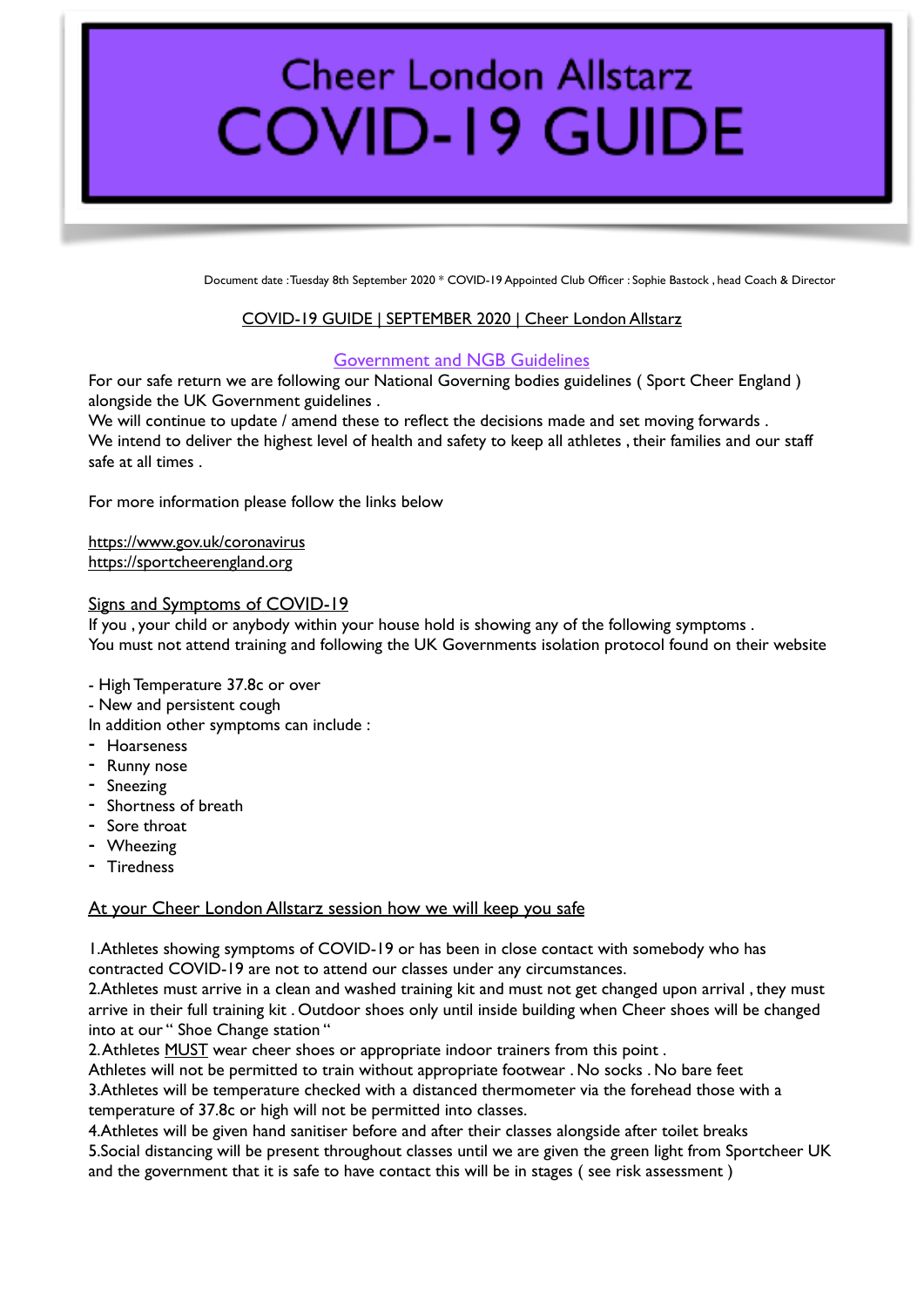6.All equipment will be sanitised and cleaned at the beginning and end of each class and throughout if needed to do so .

7.Cheer-bubbles will not cross over with other classes or bubbles and will train once a week to reduce risk 8.Coaches will social distance at all times . No hands-on spotting what so ever.

9. Face masks do not need to be worn during training sessions as sessions are socially distanced throughout 10. A One way system will be in place . No adults are permitted inside Wesley halls at any point

11. First aid will be administered if necessary . First aid will wear PPE Equipment including disposable masks and gloves .

12.Fire doors / windows and ventilation will be in place to promote fresh air flow

13.Alongside regular cleaning . Deep cleaning will take place of all equipment

14. No other hirers / general public will come into contact / use our equipment . All equipment only used by CLA Athletes and staff .

15. CLA athletes will not be stunting until the gp ahead os given from our governing body to do so 16.Clear and precise registers will be kept throughout

17. All staff will have COVID SAFE qualification and are confident in implementing rules and guidelines in a fun and positive environment

18. We will now enforce a drop and go policy . No adults are permitted within our Wesley halls venue unless you are participating in a class . Pick up from the outside garden area only. No waiting around in groups and please adhere to all social distancing rules and regulations

\*\* Parents and guardians must remember that there can never be a risk free Cheerleading and any part of cheerleading activity will come with inherent COVID-19 risks until there is a proven vaccine or treatment and a significant reduction of the disease in the population.

## PLEASE INFORM Club COVID-19 OFFICER SOPHIE BASTOCK IF ANY INDIVIDUAL IS FOUND TO BE POSITIVE IMMEDIATELY

IF YOU ANSWER YES TO ANY OF THE QUESTIONS BELOW YOU MUST CONTACT SOPHIE BASTOCK IMMEDIATELY :

- Have you been in contact with anyone with or suspected of having COVID-19 in the last 48 hours? •
- Has anyone in your household had COVID-19 symptoms in the last 2 weeks?
- Have you been advised to self-isolate due to an infection within another setting, such as school?
- Do you have a new persistent cough?
- Have you had any loss of taste or smell?

Do you have any underlying health conditions that would put you at further risk should you contract COVID-19?

- Cardiovascular problems
- High blood pressure
- Diabetes
- Chronic kidney or liver disease
- Compromised immunity diseases
- Obesity (BMI 40+)

## Class bubbles and Floor space for social distancing | CHEERLEADING

Cheer London Allstarz will be returning at Level D on the Sport Cheer England Road map

- Indoor group training
- Socially distanced
- No crossing over between athlete bubbles
- 1 athlete per 6'x14' traditional matted area for Cheerleading
- Staggered Horizontal lines of athletes
- Safe training environment

- Up to 21 Athletes maximum per session due to our maximum floor space & 1- 4 Coaches / assistants on additional flooring

See Floor layout below :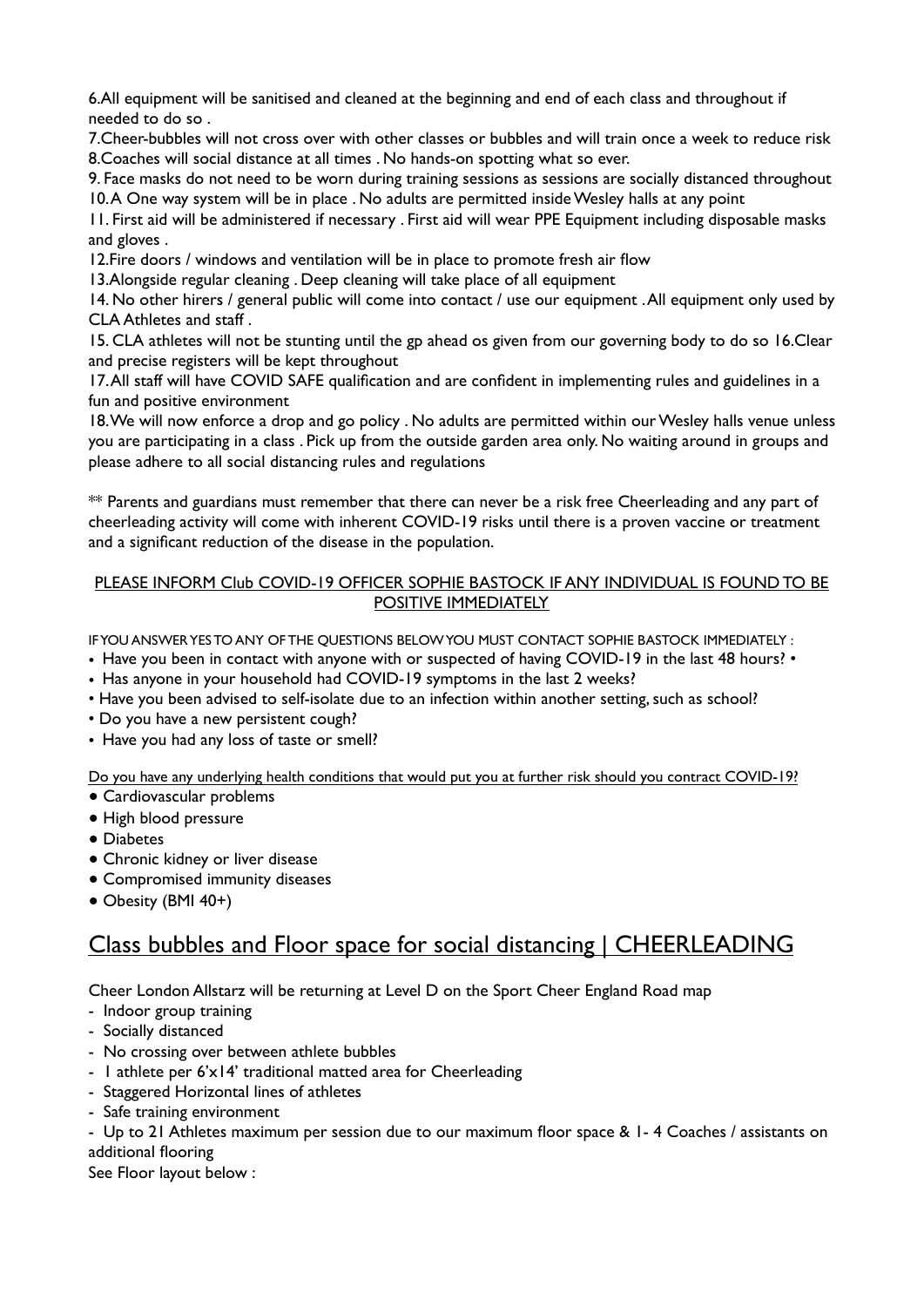

# Class bubbles and Floor space for social distanced and Hygienic | TUMBLING

- Socially distanced warm ups / basics / conditioning and drills
- 4 station pods ( children socially distanced )
- Each pods Equipment wiped down after each groups use ( Individual sanitiser for each station )
- Hand sanitiser used throughout
- Same cheer bubble also tumble together
- They will be the only group to use the equipment that day (Tumble groups switch every other week)
- Tumble classes once every two weeks

See Floor layout below for Tumbling drill pods :